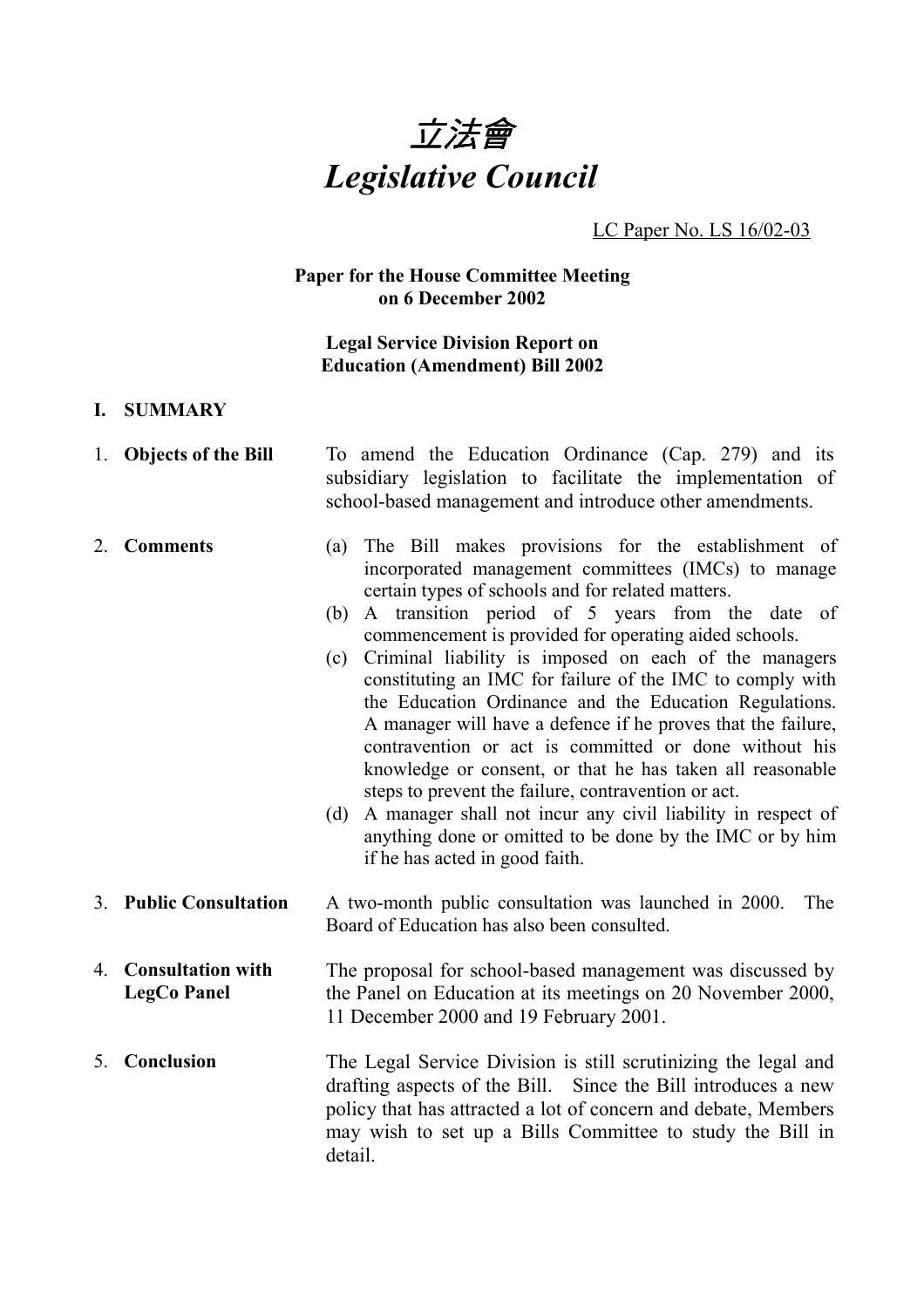## **II. REPORT**

#### **Objects of the Bill**

To amend the Education Ordinance (Cap. 279) and its subsidiary legislation to facilitate the implementation of school-based management and introduce other amendments.

## **LegCo Brief Reference**

2. ED(CR)58/00 Pt. 14 issued by the Education and Manpower Bureau on 20 November 2002.

## **Date of First Reading**

3. 4 December 2002.

#### **Comments**

#### *Incorporated Management Committees*

4. The main object of the Bill is to provide the statutory framework for the implementation of school-based management proposed by the Advisory Committee on School-based Management ("the Advisory Committee") and endorsed by the Board of Education. The Bill provides for :

- (a) the incorporation of the managers of a school as a separate legal entity known as an incorporated management committee ("IMC") and the maintenance of a register of IMCs;
- (b) the functions of the school sponsoring bodies ("SSB") and IMCs;
- (c) the composition and operation of IMCs;
- (d) the matters that the constitution of an IMC must include;
- (e) the establishment of principal selection committees for the purposes of appointment of principals of schools which have IMCs;
- (f) the transfer of certain functions of supervisors to IMCs;
- (g) the transfer of other functions of supervisors to principals;
- (h) the power of the Director of Education to give directions to schools which have IMCs; and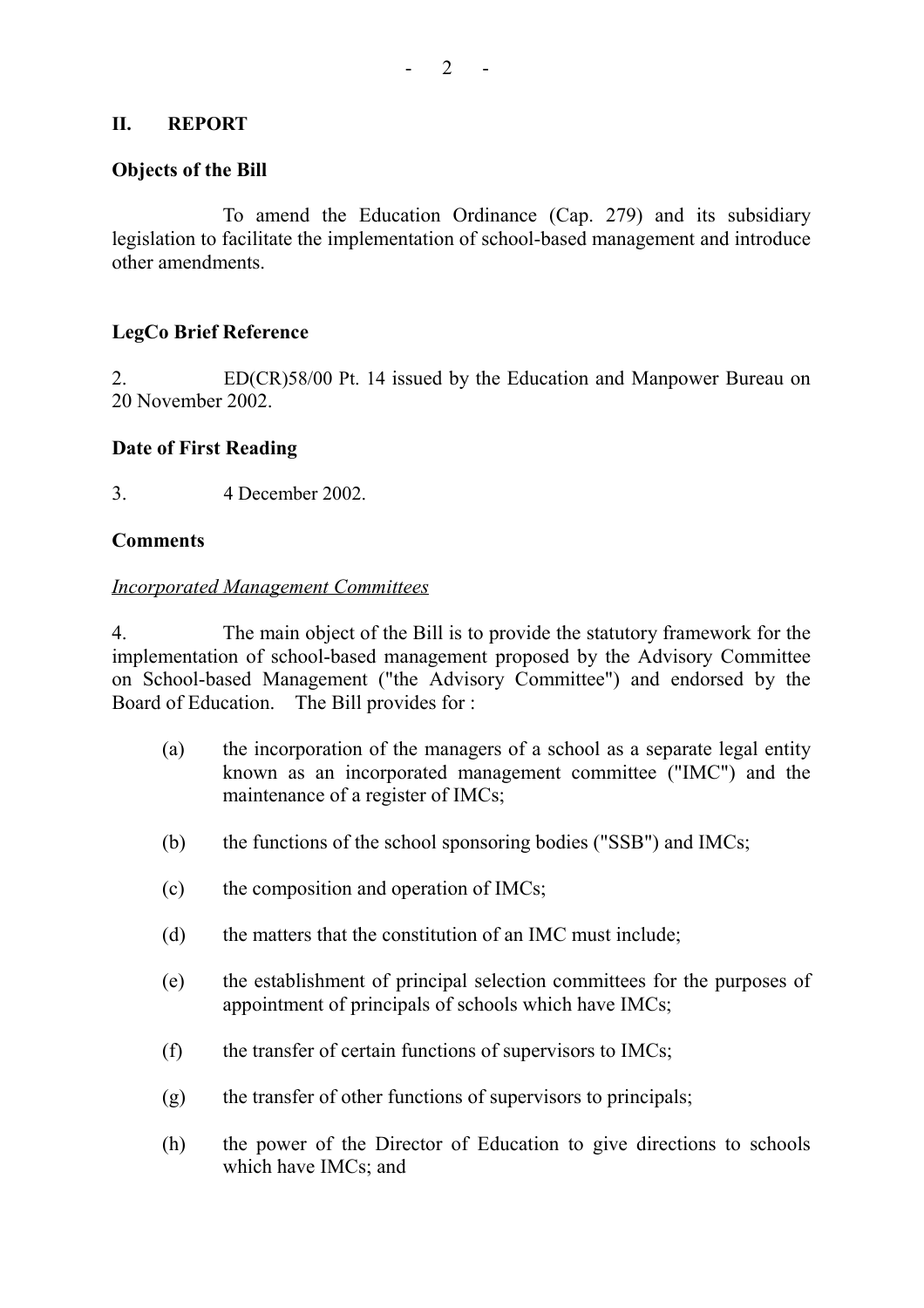(i) the consequences of failure of incorporation.

Members may refer to the LegCo Brief for details of the proposals.

5. Under the Bill, an IMC should compose of managers nominated by SSB up to 60% of the maximum number of managers under its constitution, the principal as an ex-officio manager, not less than one elected teacher manager, not less than one nominated parent manager, one or more alumni managers and not less than one independent manager. Provisions are made for alternate teacher and parent manager.

6. The Bill requires the establishment of an IMC in every operating aided school within 5 years from the date of commencement, and the establishment of an IMC in every planned aided school before the school commences operation. The Bill further enables a school that has joined the Direct Subsidy Scheme ("DSS school") and a school which receives subsidies from the Government but is neither an aided school nor a DSS school to establish an IMC.

7. The Bill imposes criminal liability on each of the managers constituting an IMC for failure of the IMC to comply with the Education Ordinance and the Education Regulations. A manager will have a defence if he proves that the failure, contravention or act is committed or done without his knowledge or consent, or that he has taken all reasonable steps to prevent the failure, contravention or act.

8. A manager, however, shall not incur any civil liability in respect of anything done or omitted to be done by the IMC or by him if he has acted in good faith.

# *Other amendments*

9. Other than the proposals relating to IMCs, the Bill also provides for :

- (a) new grounds for registration of managers and cancellation thereof; and
- (b) the deletion of the reference to a school maintained and controlled by the Crown in right of Her Majesty's Government in the United Kingdom.

# **Public Consultation**

10. According to the LegCo Brief, a two-month public consultation was launched after the Advisory Committee issued its recommendations in 2000. The Board of Education has also been consulted.